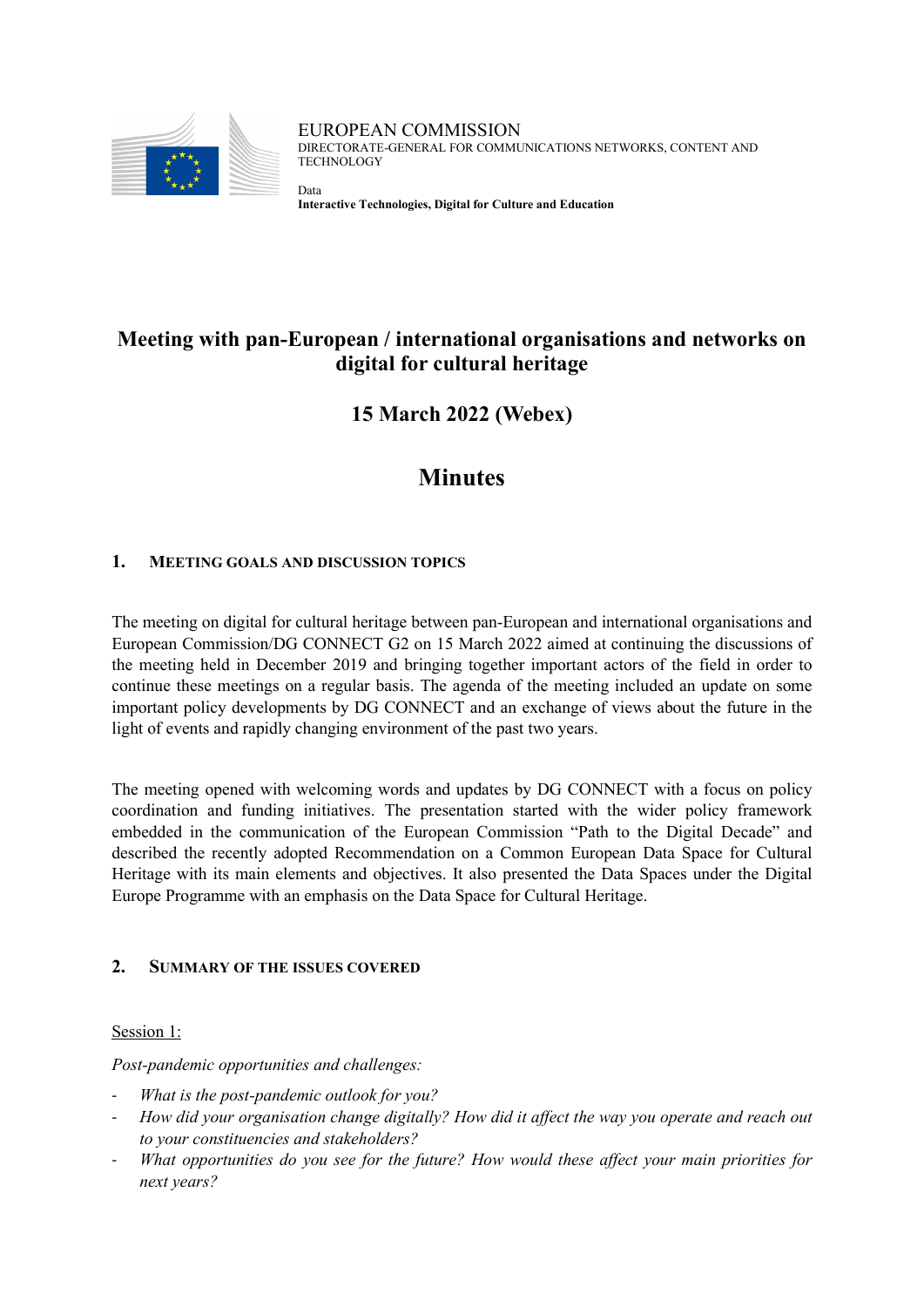Overall, the Digital Decade ambitions were well received by the participants who felt that these entail a behavioural change in society that will be an essential foundation for technological change, where motivation is value driven.

The pandemic has reinforced the need to accelerate the digital transformation of the Cultural Heritage sector. Where digital used to be seen as supplementary to mainstream cultural heritage, it is now an integral part of it. This is particularly true for born digital that used to be seen as a threat rather than part of authentic heritage.

However, the pandemic has also had an adverse influence on the levels of digitisation of Cultural Heritage that may have stalled during the past 2 years. There are, additionally, a number of obstacles to tackle. Many organisations do not have a digital strategy in place. There is also a certain digital reluctance by stakeholders and data owners hiding behind Intellectual Property Rights issues.

Skilling and upskilling remain an issue from a number of aspects. It is now widely acknowledged that many institutions were not prepared for the challenges of the pandemic. They also lack necessary guidance how to measure the reception and impact of their actions to tackle those challenges. Small organisations have also lost staff along the way. The remaining staff have the needed digital outlook but may lack other skills needed to make the transformation work in a broader sense. The need to upskill and understand the whole process of digitisation is essential. Besides the skills gap, not having enough tools available is also an obstacle. Standards are being developed, but they are often not known enough and are thus not applied. Digital leadership and digital literacy are especially important. There is a digital literacy gap also at the top.

Participants also highlighted the need to consider the United Nations Sustainable Development Goals (SDGs), which should be built into policies including KPIs and practices in order to achieve a holistic view of digital.

In relation to the wider use of 3D, for digital collections, resolution is a challenge as lower resolution provides wider access but limits opportunity for re-use. There are also difficulties related to publishing 3D models online with the available technological means. Text-based material creates additional challenges for 3D digitisation, especially in the case of historical languages. There is a need to bring new technologies to advance preservation of cultural heritage. Also, storage on a privately owned space raises a number of concerns in the long term.

#### Session 2 and take-aways

*Cultural Heritage Data Space:*

- *What opportunities do you envision for your activities within the forthcoming European Data Space on Cultural Heritage?*
- *What measures are needed to accelerate its development?*
- In what ways can we work together to exploit the full potential of the data space?

The Data Space for Cultural Heritage is a major opportunity and in this context, it is essential to expand the current network and the role of national domain aggregators as well as creating national digital strategies.

The Europeana system relies strongly on metadata standards that will need to evolve to reflect the richness of the data available within the data space. Definitions and technical specifications in this respect will be of fundamental importance for Cultural Heritage Institutions to be able to participate in the data space. Additionally, possible data spaces at Member State level as well as research infrastructures and networks will need to be linked to foster synergies.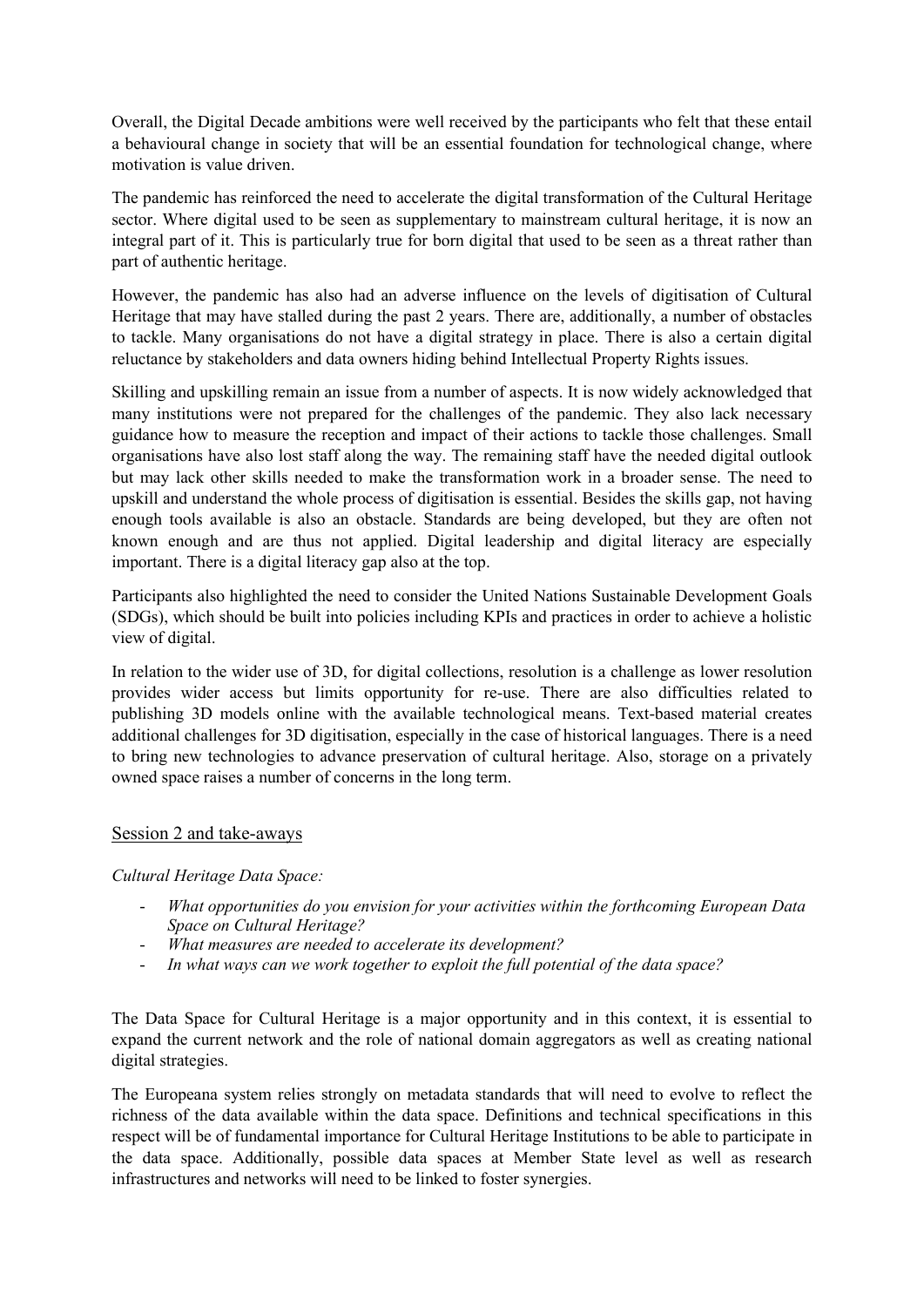Interoperability is another crucial element of the data space. In this context language technologies, i.e. translation between metadata languages should be developed. Research infrastructures can also have a role to play in the Data Space.

The opportunities embedded in crowdsourcing were weighed against the need for coordination. Regarding cultural heritage at risk, several outstanding issues were identified. There is no register of highly frequented monuments/sites available, which is a problem as they can also be at risk, following climate change, vandalism etc. In this context *7 most endangered programme*, *Scan the world* and the German *Data space for culture* were mentioned as prospective initiative to cooperate with the forthcoming data space.

In the closing remarks, Rehana Schwinninger-Ladak thanked for the good and fruitful discussion, especially mentioning creation of joint projects regarding risk heritage and the numerous interesting comments on 3D aspects and crowdsourcing.

It should be further discussed what joint products can be used to bring together the data space.

DG CONNECT will follow up in bilateral consultations with relevant organisations and plan on repeating this meeting in one year (virtual or physical).

\*\*\*

#### **Useful links shared during the meeting:**

Open call in the Digital Europe Program (DIGITAL):

[https://hadea.ec.europa.eu/calls-proposals/data-space-cultural-heritage-deployment\\_en](https://hadea.ec.europa.eu/calls-proposals/data-space-cultural-heritage-deployment_en)

Digital incubator for museums (DOORS) project:

<https://ars.electronica.art/doors>

Competence Centre for the Conservation of Cultural Heritage (4CH):

[https://www.4ch-project.eu](https://www.4ch-project.eu/)

Scan the world:

<https://www.myminifactory.com/scantheworld>

7 Most Endangered Programme:

<https://www.europanostra.org/our-work/campaigns/7-most-endangered/>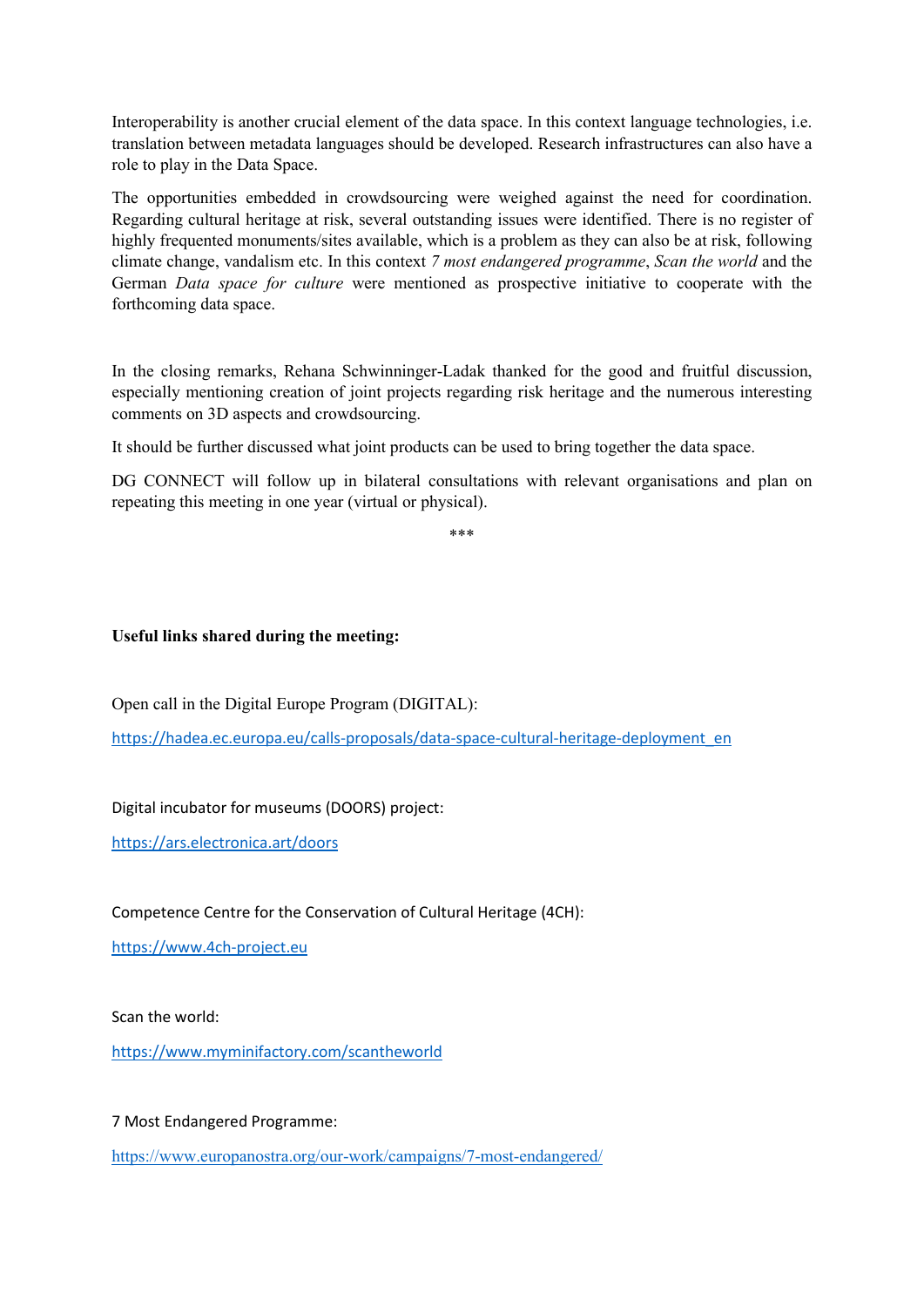#### Giravolt:

#### <https://sketchfab.com/giravolt>

#### eArchiving:

[https://wayback.archive](https://wayback.archive-it.org/12090/20211022072922/https:/ec.europa.eu/cefdigital/wiki/display/CEFDIGITAL/eArchiving)[it.org/12090/20211022072922/https://ec.europa.eu/cefdigital/wiki/display/CEFDIGITAL/eArchiving](https://wayback.archive-it.org/12090/20211022072922/https:/ec.europa.eu/cefdigital/wiki/display/CEFDIGITAL/eArchiving) eArchiving Linkedin[: https://www.linkedin.com/groups/8343650](https://www.linkedin.com/groups/8343650)

Basic principles and tips for 3D digitisation of cultural heritage (guidelines):

[https://digital-strategy.ec.europa.eu/en/library/basic-principles-and-tips-3d-digitisation-cultural](https://digital-strategy.ec.europa.eu/en/library/basic-principles-and-tips-3d-digitisation-cultural-heritage)[heritage](https://digital-strategy.ec.europa.eu/en/library/basic-principles-and-tips-3d-digitisation-cultural-heritage)

CIPA 3x3 Rules:

<https://www.cipaheritagedocumentation.org/activities/publications/>

Wikimedia initiatives:

[https://meta.wikimedia.org/wiki/Content\\_Partnerships\\_Hub/Connected\\_Open\\_Heritage](https://meta.wikimedia.org/wiki/Content_Partnerships_Hub/Connected_Open_Heritage)

[https://meta.wikimedia.org/wiki/Content\\_Partnerships\\_Hub/FindingGLAMs](https://meta.wikimedia.org/wiki/Content_Partnerships_Hub/FindingGLAMs)

[https://commons.wikimedia.org/wiki/Commons:Structured\\_data/GLAM/Why#Translatability](https://commons.wikimedia.org/wiki/Commons:Structured_data/GLAM/Why#Translatability)